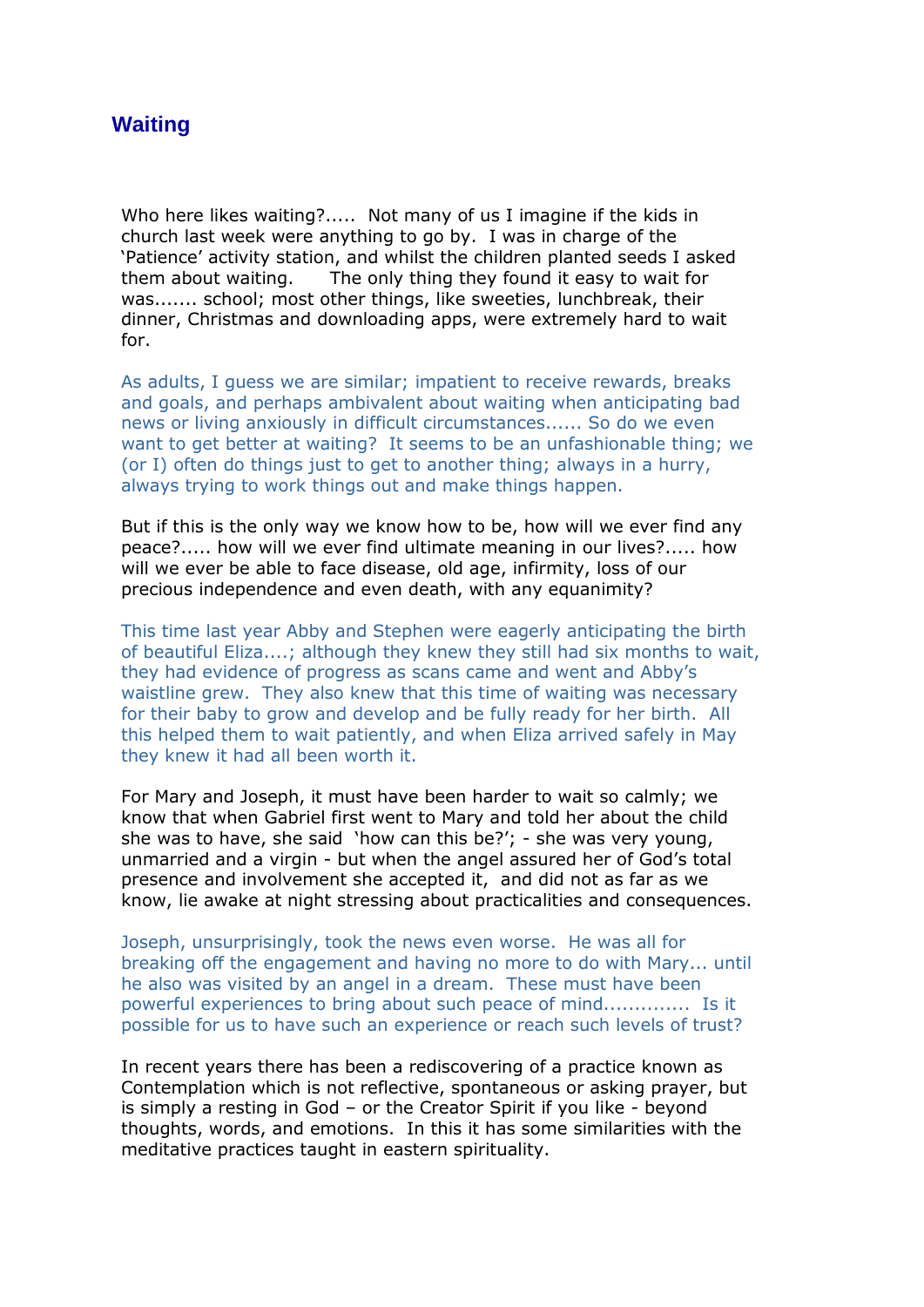By choosing to be still and silent, and using simple methods such as focusing on a single word like Jesus, Spirit, Listen or Peace, or by attending to our breathing, our senses quieten....... we become more open to the presence and flow of the Great Spirit, and for him, (or it, or her!), to work in us....

In this process we may start to let go of our anxious thoughts, our preoccupation with control and our destructive patterns of behaviour. We also begin to experience real peace.... and this is what we call Grace.

God gives us this Grace freely, because he longs for all of us to have abundant life full of joy, love, tears and laughter, work, play and relaxation and without fear. As we learn to enter in to this force-field we will also develop an increasing capacity for compassion, forgiveness and letting go of almost everything as we first imagined it to be.....

It is a hard thing to do at first because it is so alien to many of us but in church last week Tim was manning the 'Peace' station in the chancel, here behind me, and he got the children to do something very similar; to get comfortable, still and quiet and to focus on their breathing and become aware of the peace of God within them. Some were on cushions and beanbags or in the hammock, but all were overcome by this peace, and one or two actually fell asleep – now that is resting in God for you ......and Jesus did say that we should become like small children!

If you are interested in any of this then I would encourage you to look up Contemplation; I saw an App about Centering Prayer, which is a very similar thing, on the Contemplative Outreach website. Or there are many books about it; by the way - you don't need to be Christian or religious to do this - it is for everyone.

A word also for those who find it impossibly hard to be still, perhaps because of upsetting or disturbing thoughts or feelings that arise; this can be your body's way of telling you there are things you should be attending to; maybe past experiences which need to be dealt with; if this is so then try and find someone who can help you with them – a counsellor or spiritual director may be good starting places.

The most vital thing of all is to know yourself to be loved by God; try saying God's words from Mark's gospel as if to you; 'You are my beloved son/daughter; with you I am well pleased'. This in itself can be really hard to do and believe at first, but remember that it is true and that God is infinitely patient and loving with us, no matter what we have done in our lives.

I guess that Mary and Joseph were fairly practiced at this, which is what enabled them to wait so calmly for the momentous events that would unfold and change history forever. The good news is that we can all enter into this grace and peace, and in doing so learn first of all to trust in the goodness and love of God the Creator, and secondly, learn to wait....... enjoying and experiencing fully all the moments we are given,